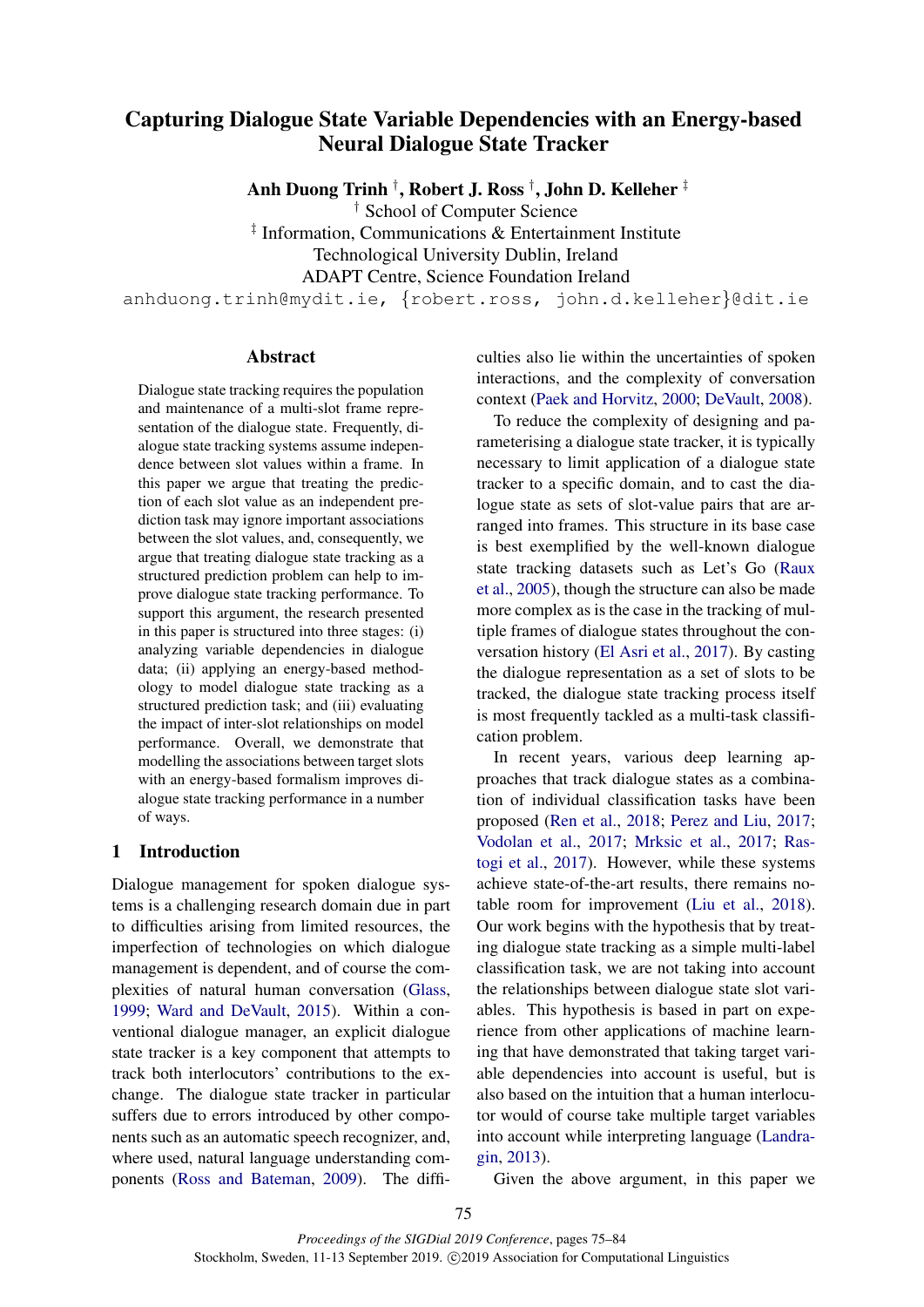present an end-to-end investigation into the impact of domain variable dependencies on the dialogue state tracking process. For practical purposes, we focus our work on the Dialogue State Tracking Challenge (DSTC) series that were introduced to help the research community focus on the specific task and subsequently improve the quality of spoken dialogue systems [\(Williams et al.,](#page-9-5) [2016\)](#page-9-5). Specifically, our investigation is conducted with respect to the second and the third dialogue state tracking challenges [\(Henderson et al.,](#page-8-9) [2014a](#page-8-9)[,b\)](#page-8-10), and is presented in three stages:

- Data analysis We perform statistical tests on the dialogue data to determine whether there are indeed dependencies between slot variables and to what extent are these dependencies present.
- Model development Tracking dialogue states while considering the relationships between target variables casts the problem into a structured prediction task. We develop a deep learning based tracker that incorporates an energy-based modelling approach that is notably efficient for structured predictions.
- Result analysis Our model performance is evaluated and analyzed using a number of metrics to provide insights into the impact of variable dependencies on the dialogue state tracking process. We benchmark our energybased approach against results for a number of state-of-the-art systems [\(Vodolan et al.,](#page-9-4) [2017;](#page-9-4) [Mrksic et al.,](#page-8-11) [2015;](#page-8-11) [Henderson et al.,](#page-8-12) [2014c](#page-8-12)[,d\)](#page-8-13).

To our knowledge there has been no detailed analysis previously on the role of variable dependencies in dialogue states. The contributions of this paper are, thus, that systematic analysis, and our energy-based structured prediction model for dialogue state tracking.

## 2 Categorical Data Analysis

The investigation presented in this paper is predicated on the existence of associations between target variables in a dialogue state. Therefore, in this section we provide a concrete analysis of variable dependencies between domain slots in DSTC data.

## 2.1 DSTC 2 & 3 Datasets

The Dialogue State Tracking Challenge 2 & 3 datasets contain phone calls in the restaurant and tourism information domains [\(Henderson et al.,](#page-8-9) [2014a,](#page-8-9)[b\)](#page-8-10). Within the datasets, the main task is referred to as *Joint Goals* and requires systems to estimate the value of each slot in the set of informable slots at every turn of the call. The value constraint is retrieved from the set of possible values predefined in a specified domain ontology.

The DSTC2 dataset is split into three subsets: 1612 dialogues for training; 506 for validation; and 1117 for a test set. The DSTC2 ontology predefines four informable slots.

The DSTC3 dataset contains 2275 dialogues that are not split into subsets; the dataset defines nine informable slots in the ontology. Four of the nine slot types also appear in the DSTC2 data, but the value sets are different.

A preliminary analysis shows that these slots are not equally distributed in both datasets (see Table [1\)](#page-1-0). The informable slots are divided into two groups with one group including highly frequent slots ( $f > 50\%$ ) and the other one containing very low frequencies ( $f < 10\%$ ). Therefore, we follow the precedent of other researchers and design our models to track only highly frequent slots. Following this reduction, the DSTC2 *Joint Goals* consist of three slot-value pairs (*food*, *price range*, *area*), and DSTC3 *Joint Goals* consist of four slot-value pairs (*food*, *price range*, *area*, and *type*).

<span id="page-1-0"></span>

| Slot             | DSTC <sub>2</sub> |      | DSTC3 |      |
|------------------|-------------------|------|-------|------|
|                  | call              | turn | call  | turn |
| food             | 87.9              | 79.3 | 63.5  | 55.4 |
| price range      | 73.5              | 62.6 | 68.3  | 60.8 |
| area             | 81.8              | 72.3 | 59.5  | 50.6 |
| type             |                   |      | 98.5  | 91.0 |
| name             | 0.8               | 0.5  | 1.5   | 0.6  |
| near             |                   |      | 8.5   | 6.8  |
| has tv           |                   |      | 7.3   | 5.8  |
| has internet     |                   |      | 7.6   | 5.9  |
| children allowed |                   |      | 4.9   | 3.6  |

Table 1: The analysis of informable slot proportions (%) in DSTC 2  $&$  3 summarised over the number of calls and turns in the whole dataset.

## 2.2 Variable Dependencies

To test the independence of the slot variables, we apply Pearson's chi-square tests on labels of the informable slots in a pairwise fashion to generate bivariate statistics. The dependencies between slots are confirmed if and only if the significance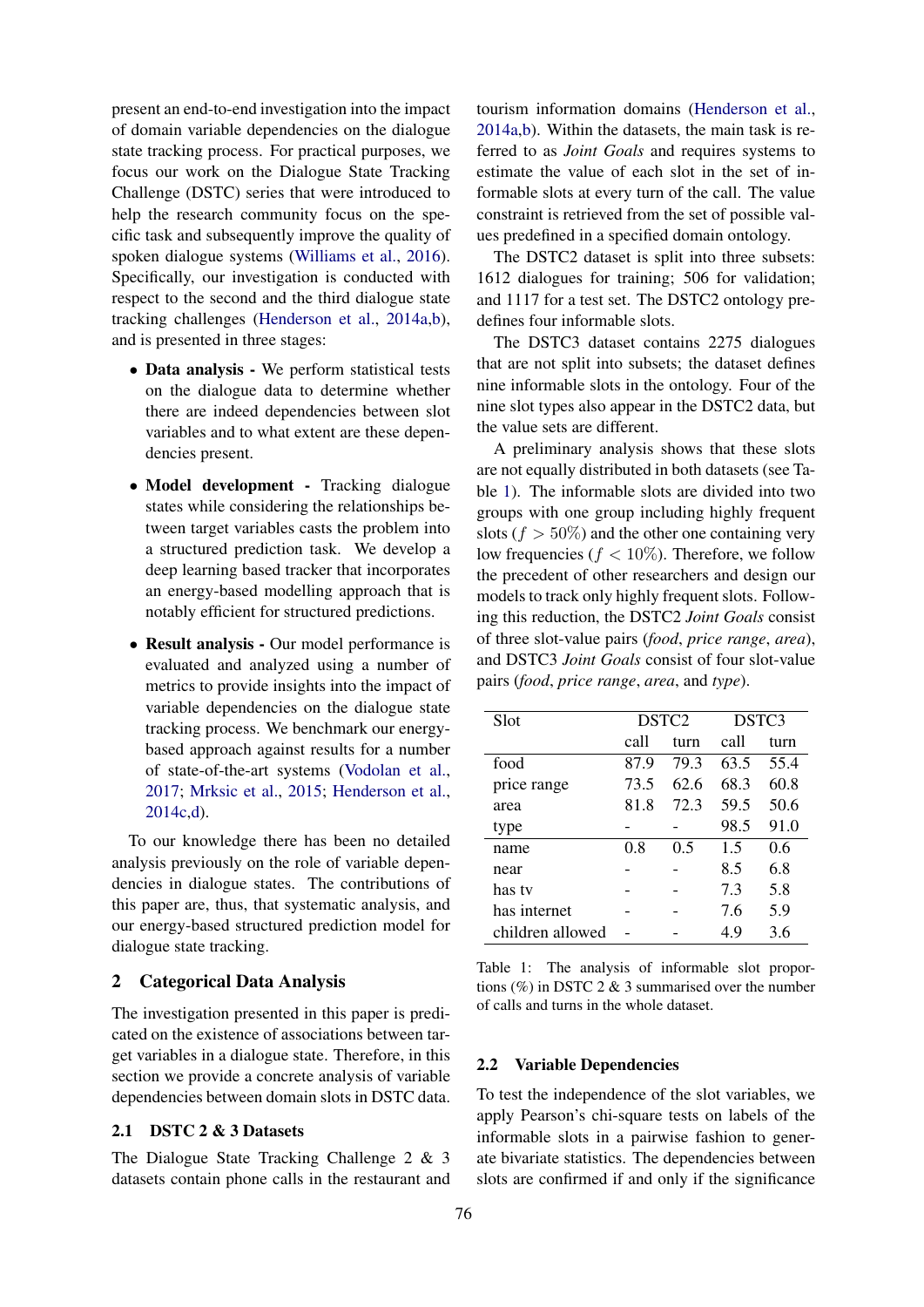<span id="page-2-0"></span>

| DSTC <sub>2</sub> |                 | food - price | food - area | price - area |
|-------------------|-----------------|--------------|-------------|--------------|
|                   | $\mathcal{X}^2$ | 9430.5       | 12739.0     | 3937.9       |
| Chi-square        | ν               | 176          | 180         | 24           |
|                   | р               | $< 2.2e-16$  | $< 2.2e-16$ | $< 2.2e-16$  |
|                   | Ф               | 0.6081       | 0.7068      | 0.3930       |
| Coefficients      | $\overline{C}$  | 0.5196       | 0.5772      | 0.3657       |
|                   |                 | 0.2720       | 0.2671      | 0.1757       |

<span id="page-2-1"></span>

| DSTC3        |                     | food - price | food - area | food - type | price - area | price - type | area - type |
|--------------|---------------------|--------------|-------------|-------------|--------------|--------------|-------------|
|              | $\mathcal{X}^2$     | 5792.6       | 7985.6      | 6762.5      | 5070.7       | 2873.0       | 3626.5      |
| Chi-square   | ν                   | 145          | 464         | 116         | 80           | 20           | 64          |
|              | $\boldsymbol{\eta}$ | $< 2.2e-16$  | $< 2.2e-16$ | $< 2.2e-16$ | $< 2.2e-16$  | $< 2.2e-16$  | $< 2.2e-16$ |
|              | $\varphi$           | 0.5547       | 0.6513      | 0.5994      | 0.5190       | 0.3907       | 0.4389      |
| Coefficients | $\mathcal C$        | 0.4851       | 0.5458      | 0.5141      | 0.4607       | 0.3639       | 0.4019      |
|              |                     | 0.2265       | 0.1580      | 0.2680      | 0.2119       | 0.1747       | 0.1963      |

Table 2: Statistical tests on DSTC2 dataset.

Table 3: Statistical tests on DSTC3 dataset.

value  $p < 0.05$ . The chi-square test results are reported with the  $\mathcal{X}^2$  statistic, degree of freedom  $\mathcal{V}$ , and statistical significance  $p$ . The statistic is calculated with the formula:

$$
\mathcal{X}_{\mathcal{V}}^2 = \sum_i \sum_j \frac{(O_{ij} - E_{ij})^2}{E_{ij}} \tag{1}
$$

where  $O_{ij}$  and  $E_{ij}$  are observed and expected frequencies of categories  $i$  and  $j$  being activated for the observed variables at the same time in the whole dataset.

Furthermore, it is necessary to measure the strength of these dependencies as the chi-square test can only detect the presence of the dependencies without saying if they are strong or not. Fortunately, there exist several chi-square test-based measurements of association strength between variables. We report three such measures:  $\phi$  coefficient, contingency coefficient C, and Cramer's V coefficient. All the coefficients are calculated through adjustment of the chi-square statistic to account for the dataset size; for instance:

$$
V = \sqrt{\frac{\mathcal{X}^2}{N \min(r - 1, c - 1)}}\tag{2}
$$

where  $\mathcal{X}^2$  is the chi-square statistic, N is the number of samples in the dataset, and  $r$  and  $c$  are the number of rows and columns in the contingency table. These measures are scaled between 0 and 1 indicating that 1 is the perfect relationship and

0 indicates the lack of any relationship between variables.

We report the statistics analysis of DSTC2 data in Table [2](#page-2-0) and DSTC3 data in Table [3.](#page-2-1) In the results, all variables showed significance values  $p < 0.05$ , that indicate that there are indeed variable dependencies in the dialogue domains of the DSTC series. The association strength measured by the chi-square based coefficients show different level of variable dependencies ranging from a very strong dependency ( $\phi \geq 0.7, V \geq 0.25$ ) to a moderate one  $(0.3 \le \phi < 0.39, 0.11 \le V < 0.15)$ . For example in DSTC2 data, the dependencies between the slot *food* and the other two, *price range* and *area*, are strong.

While the existence of dependencies across our labels may not be surprising, the consistency of their strong occurrence indicates that tracking systems could achieve more accurate results if judgements on trackable slots were made with reference to the information contained within hypotheses for neighbouring slots.

## 3 Energy-Based Structured State **Tracking**

The data analysis performed on the DSTC series data suggests that incorporating label dependencies in the dialogue state prediction process would be beneficial. Formally this indicates that we should cast the dialogue state tracking process as a structured prediction problem [\(Smith,](#page-9-6) [2009\)](#page-9-6). This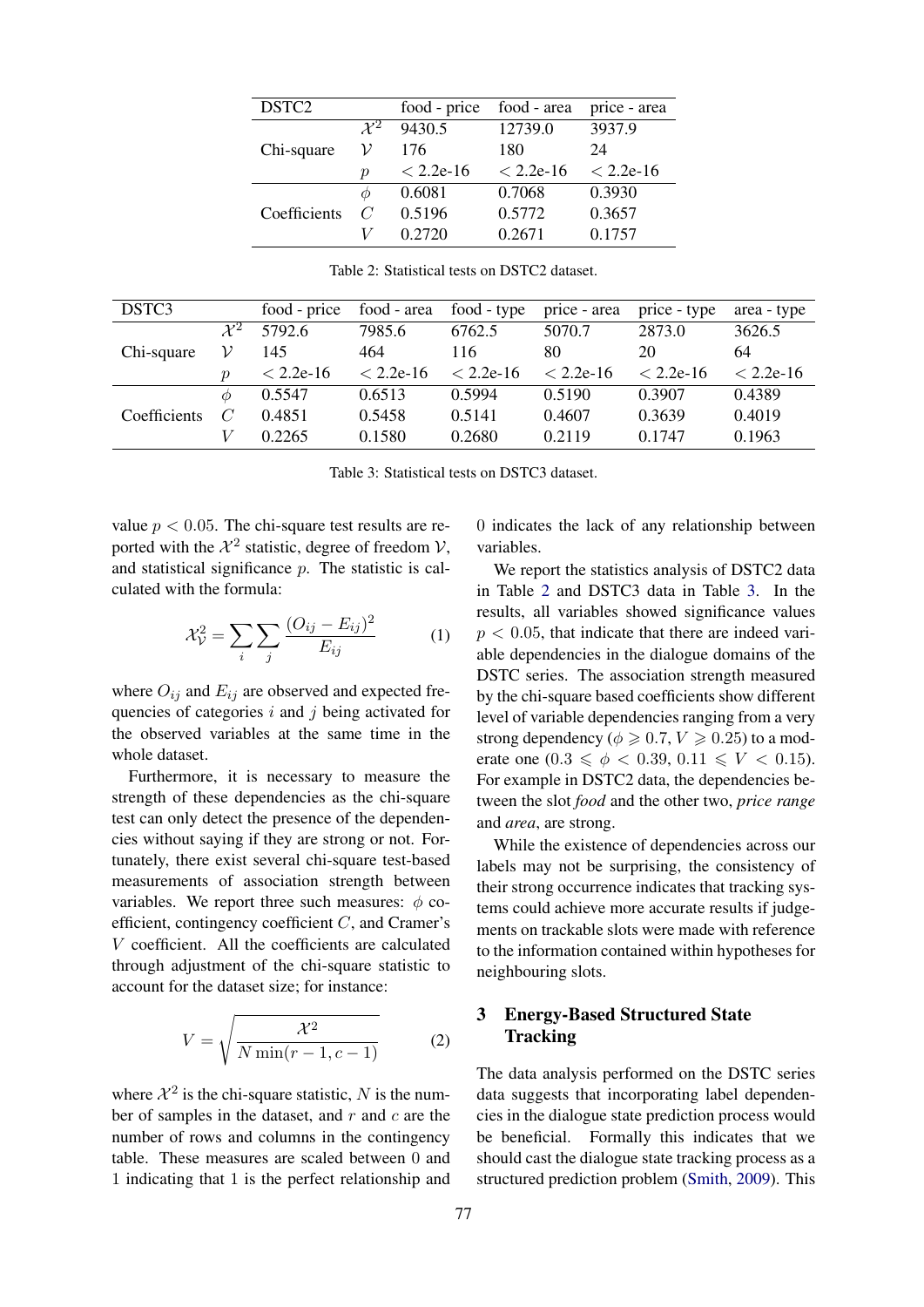in itself should not be a surprise to the research community, as several researchers have built dialogue state trackers around models that can in principle be thought of as structured classifiers [\(Zhong](#page-9-7) [et al.,](#page-9-7) [2018;](#page-9-7) [Hori et al.,](#page-8-14) [2016;](#page-8-14) [Jang et al.,](#page-8-15) [2016;](#page-8-15) [Ren et al.,](#page-9-8) [2013\)](#page-9-8).

One of the challenges for previous approaches to structured prediction for dialogue state classification is that they relied on methods that had difficulty integrating a structural component that took inter-slot dependencies into account with a robust underlying classifier that facilitated powerful feature representations from individual contributions to the dialogue. Recently the application of energy-based methods that are implemented through neural architectures have provided one promising avenue for structured prediction. The idea underpinning this approach is that we learn to rate the association between configurations of target variables and our inputs via a so-called energy function [\(LeCun et al.,](#page-8-16) [2006\)](#page-8-16) rather than attempt to learn to predict the structured output directly.

Below we first introduce the key principles behind energy-based structured prediction, then detail the energy-based dialogue state tracker that we have constructed.

## 3.1 Energy-Based Structured Prediction

Let us denote the input and structured output variables as  $X$  and  $Y$  respectively. For us,  $X$  can be thought of as the representation of a turn, while  $Y$ is a complete dialogue state representation – not the representation of an individual slot. Given  $X$ and Y, a function  $E(X, Y)$  must be trained to assign some scalar value called energy to any configuration of variables  $X$  and  $Y$ . This function is called the energy function, and is traditionally designed to assign low energy to correct variable configurations, and higher energy to incorrect configurations. In other words we have low energy when a hypothesis for Y comes close to the ground truth given an input  $X$ . At run-time some interpretation process moves through the space of target configurations to find the most appropriate output configuration for a given input.

While the energy function can be thought of as some arbitrary scalar that is to be low for acceptable configurations, the form of the function and training of the function are important. Specifically the energy function takes the following form:

$$
E(x, y, \theta) = E_{global}(y, \theta) + E_{local}(x, y, \theta)
$$
 (3)

where  $\theta$  are trainable parameters of the energy network,  $E_{alobal}(y, \theta)$  is the global energy term for labels y, and  $E_{local}(x, y, \theta)$  is the local energy adjustment of both input and output variables. Thus the global energy function specifically considers the acceptability of configurations of the structured target, while the local energy estimates the appropriateness of the input with respect to individualised elements of the prediction.

During training the parameters  $\theta$  for the energy function are estimated. This is most efficiently done by coupling the energy function to an oracle loss that estimates the loss between a hypothesised output Y and the ground truth label  $Y^*$  for a given input  $X$ .

Finding the parameters of a good energy function between  $X$  and  $Y$  directly is generally however not feasible, and historically was one of the key limitations for energy-based structured prediction. Instead it is generally more appropriate to first generate some feature function  $F(X)$  that transforms the input to an appropriate representation form that better supports the inference process. Thus more commonly we denote the energy function as  $E(F(X), Y)$ . Both the feature representation and the energy function itself can be trained through a deep neural network model either dependently or independently.

#### 3.2 Dialogue State Tracker

Based on the principles of energy-based structured prediction, we have designed an energy-aware dialogue state tracker. The framework for training and applying the energy-based method is based specifically on the Deep Value Network architecture proposed by [Gygli et al.](#page-8-17) [\(2017\)](#page-8-17). The architecture of our tracking model is illustrated in Figure [1.](#page-4-0)

The energy-based dialogue state tracker can be thought of as consisting of four key elements with associated training and inference processes; we detail these below.

#### 3.2.1 Feature Function Network

The Feature Function Network  $F(X)$  is a deep learning network to process raw DSTC dialogue data into a representation that is suitable for feeding into the energy network. As DSTC dialogues contain different input channels we implement different techniques to accommodate the variety of input variables.

In detail, each input of a dialogue turn consists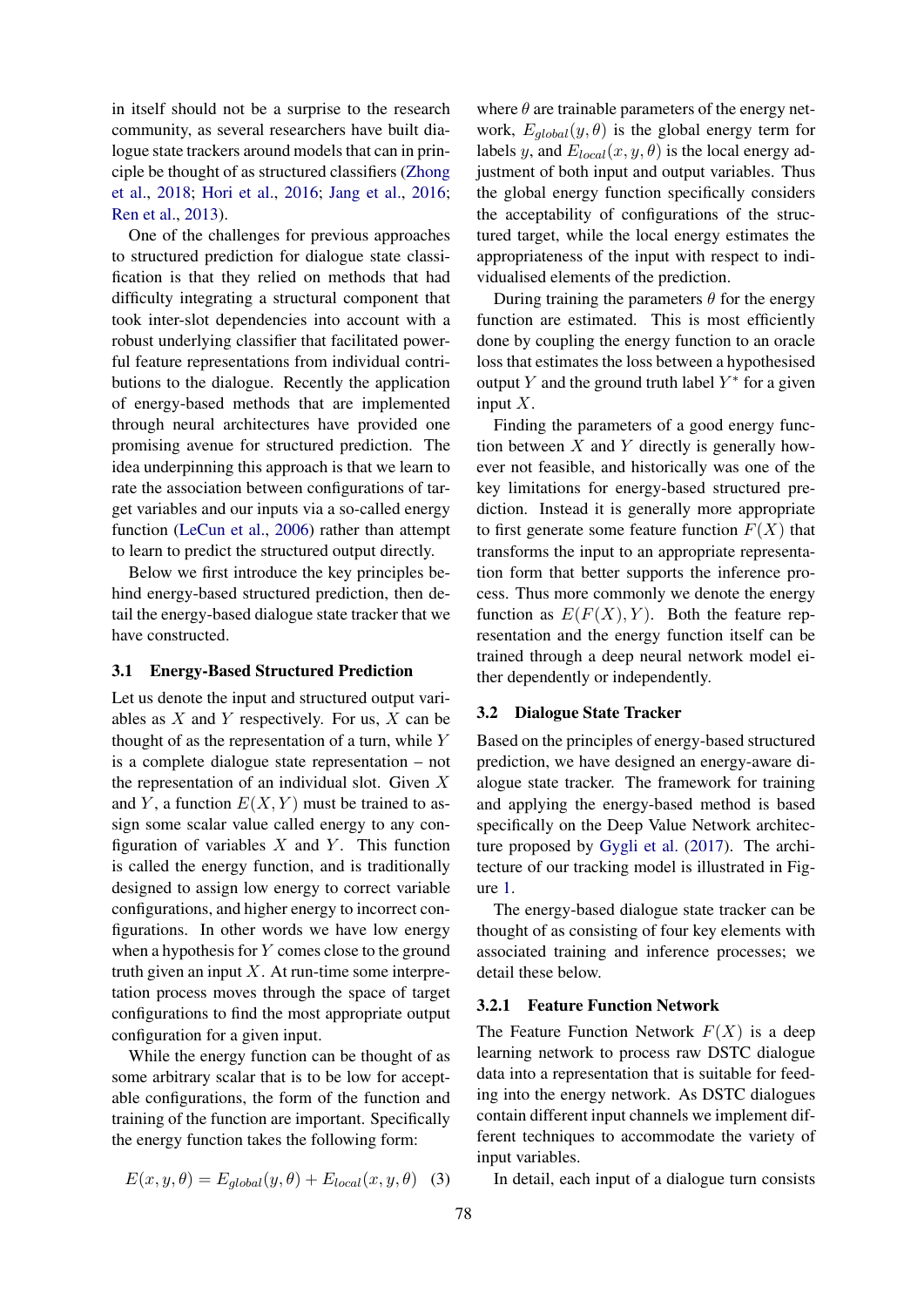<span id="page-4-0"></span>

Figure 1: Deep Value Network-based Dialogue State Tracking Model.

of machine acts in a semantic format and user utterance transcribed by an automatic speech recognizer. We parse the machine dialogue acts with the parsing technique by [Henderson et al.](#page-8-13) [\(2014d\)](#page-8-13) before reducing the dimensionality of the machine act vectors with two dense neural layers. Meanwhile, all the words in user utterances are embedded with an online trained embedding layer, then passed into a bidirectional LSTM layer [\(Hochre](#page-8-18)[iter and Schmidhuber,](#page-8-18) [1997\)](#page-8-18). The output vectors of this bidirectional LSTM layer represent user utterances as real-valued tensors. Following that, the machine act and utterance vectors are concatenated, and fed into a unidirectional LSTM layer that processes dialogue by turn and returns fixedsize dialogue vector representations.

We pre-train this feature network as a multi-task classification model following the method proposed by [Trinh et al.](#page-9-9) [\(2018\)](#page-9-9). The dialogue representations retrieved from this network are treated as input features for the energy function.

#### 3.2.2 Energy Function Network

The energy function network  $E(F(X), Y)$  is implemented as a feed-forward network [\(Belanger](#page-8-19) [and McCallum,](#page-8-19) [2016\)](#page-8-19) where the general function form as illustrated in the previous section is hard coded and the parameters are acquired during training. Based on the energy function proposed by [Belanger and McCallum](#page-8-19) [\(2016\)](#page-8-19), the general forms of the global and local energy functions are:

$$
E_{global}(Y) = W_2^{\top} f(W_1^{\top} Y) \tag{4}
$$

$$
E_{local}(X, Y) = \sum_{i=1}^{L} y_i W_i^{\top} F(X)
$$
 (5)

where  $\theta = \{W, W_1, W_2\}$  are the energy network's trainable parameters,  $f(\cdot)$  is a non-linearity function,  $F(\cdot)$  is the feature function described in the previous section, and  $L$  is the number of classes in the target.

This energy network produces a scalar energy value that is the sum of global and local energy terms for each input and output configuration.

#### 3.2.3 Oracle Function

To train the energy function we need a signal that estimates the compatibility of an input variable  $X$ with an output configuration  $Y$ . We achieve this by making use of an oracle function  $E^*(Y, Y^*)$ that measures the quality of any output variable configuration  $Y$  with respect to the ground truth label  $Y^*$ . We implement the oracle value function in our model with the  $F_1$  metric:

$$
E_{F_1}^*(y, y^*) = \frac{2(y \cap y^*)}{(y \cap y^*) + (y \cup y^*)}
$$
 (6)

where  $y \cap y^* = \sum_i \min(y_i, y_i^*)$ ; and  $y \cup y^* =$  $\sum_i \max(y_i, y_i^*)$ , that are extended for continuous output variables.

## 3.2.4 Objective Function

To train and estimate the energy function, we make use of an objective function  $L(E, E^*)$ . This function calculates the error between predicted energy  $E(X, Y)$  and ground truth energy value that is tied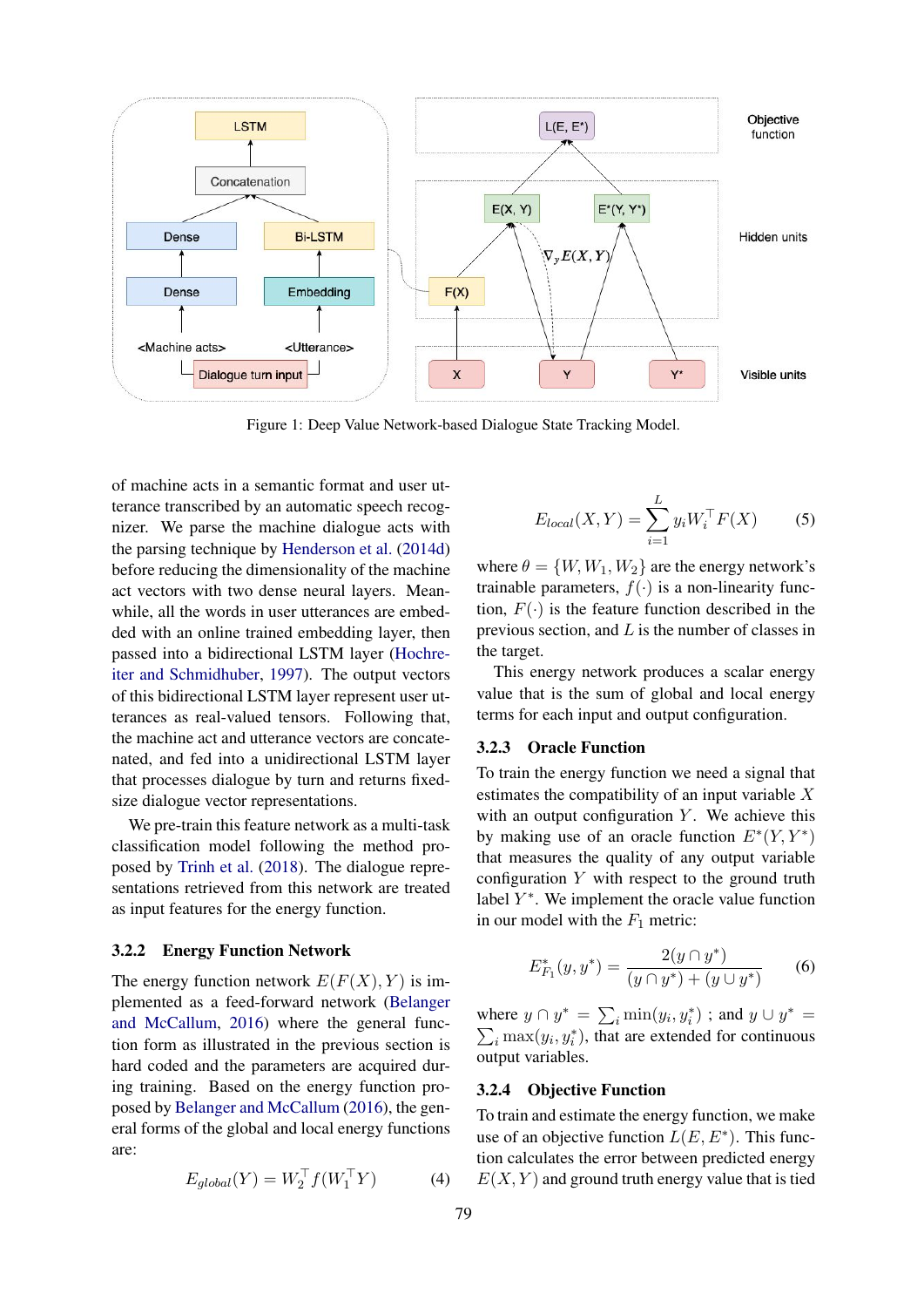to the oracle value  $E^*(Y, Y^*)$ . Since the  $F_1$  score falls into the range  $[0, 1]$  we design the objective function as a cross entropy loss function:

$$
L = -E^* \log E - (1 - E^*) \log(1 - E) \tag{7}
$$

#### 3.3 Training Process

The training process for the energy-based dialogue state tracking model is summarized in Algorithm [1.](#page-5-0) The learning objective is to train the energy function to predict correct quality of output by shaping the energy values to oracle  $F_1$  values. All the trainable parameters of the network are updated via standard backpropagation techniques.

<span id="page-5-0"></span>

| <b>Algorithm 1:</b> Learning process algorithm         |  |  |  |  |  |
|--------------------------------------------------------|--|--|--|--|--|
| <b>Function</b> TRAIN_EPOCH (dataset D, initial        |  |  |  |  |  |
| weights $\theta$ , learning rate $\lambda$ )           |  |  |  |  |  |
| while <i>not end of</i> $D$ do                         |  |  |  |  |  |
| Training sample                                        |  |  |  |  |  |
| $(x, y^*) \in \mathcal{D}$                             |  |  |  |  |  |
| Output generation                                      |  |  |  |  |  |
| $y \leftarrow GENERATE(x, \theta)$                     |  |  |  |  |  |
| Ground truth energy                                    |  |  |  |  |  |
| $E^* \leftarrow E^*(y, y^*)$                           |  |  |  |  |  |
| Predicted energy                                       |  |  |  |  |  |
| $E \leftarrow E(x, y, \theta)$                         |  |  |  |  |  |
| Objective function                                     |  |  |  |  |  |
| $L \leftarrow L(E, E^*)$                               |  |  |  |  |  |
| <b>Backpropagation</b>                                 |  |  |  |  |  |
| $\theta \leftarrow \theta - \lambda \nabla_{\theta} L$ |  |  |  |  |  |
| end                                                    |  |  |  |  |  |
|                                                        |  |  |  |  |  |

In detail, for each iteration in a training epoch we generate a batch of dialogues from the dataset. A structured output of each turn in the dialogue is then generated through an inference process (see Section [3.4\)](#page-5-1). The system predicts energy terms for these variable configurations, and calculated oracle values as the ground truth energies. We compute the loss value of the batch, and backpropagate the model based on this loss.

## <span id="page-5-1"></span>3.4 Inference Process

In the training process a  $GENERATE(·)$  function was used to come up with a candidate value for  $Y$  given a network and input  $X$ . This generation process is based in part on the inference process that is used at both training time and run-time to determine a candidate  $Y$  for a given  $X$ .

The inference process predicts structured output starting from a random initial prediction. The inference process is based on the principle that the gradient of energy with respect to  $Y$  can be calculated directly and used to direct a process for selecting Y.

In short, this prediction is generated through an inference loop with the gradient ascent technique for a number of steps:

$$
y^{(t+1)} = \mathcal{P}_{\mathcal{Y}}\Big(y^{(t)} + \eta \nabla_y E(x, y^{(t)}, \theta)\Big) \tag{8}
$$

where  $P_y$  is the projection operation to shape the predicted output to the output variable space  $Y =$  $\{y_i\}^L \in \{[0,1]\}^L$ , and  $\eta$  is the learning rate for gradient ascent.

## 4 Experimental Design

To evaluate the usefulness of the energy-based approach we implemented and trained a tracker based on the model outlined in the previous section against both the DSTC2 and DSTC3 datasets. Training is a two phase process. First, we trained the feature network independently of the energybased components by casting the feature network as a standard multi-task learning system where each target variable is assumed to be independent of the others. We present the results of this multitask based model independently, but critically we also then make use of the trained network prior to the output layer as the feature network that is available for training the full energy network. Thus, the second stage of training targets the parameterisation of the energy network once the feature network has already been learned.

As mentioned, the DSTC2 dataset is divided into three subsets for training, validation, and test purposes, while DSTC3 data are provided in a whole set only for the test purpose. Thus we apply DSTC2 directly, but split the DSTC3 dataset into five folds and use cross-validation in the training process. All experiments are run for at least five times to ensure the stability of our results; we report the average performance.

#### 5 Result & Error Analysis

We report our multi-task and energy-based models performance on both the DSTC2 and DSTC3 datasets, and benchmark their performance against state-of-the art systems in Table [4.](#page-6-0) A state-of-theart system is selected if it produces highest to date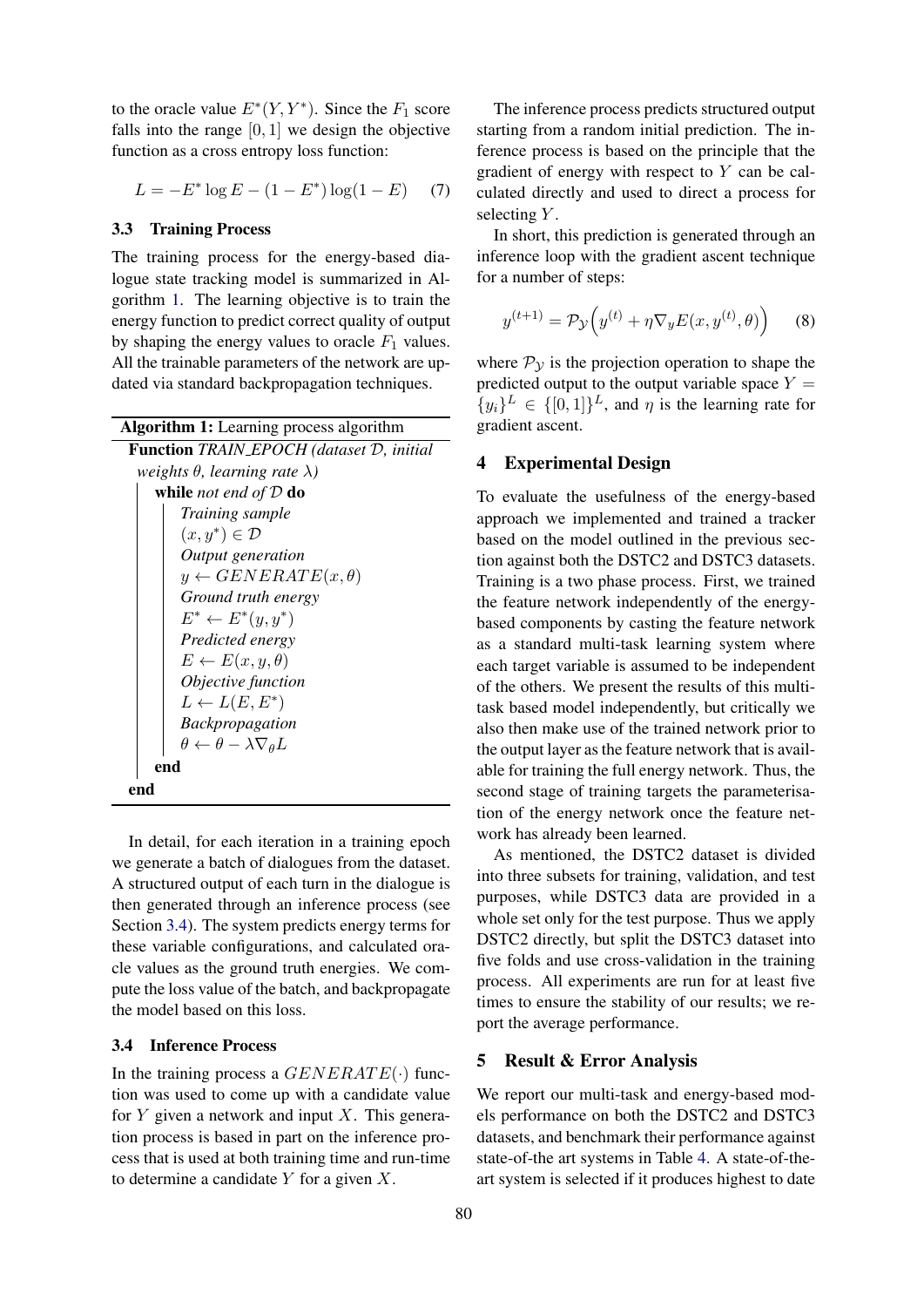<span id="page-6-0"></span>

| Model                                                   | Entry        | DSTC <sub>2</sub> | DSTC3 |
|---------------------------------------------------------|--------------|-------------------|-------|
| Hybrid system (Vodolan et al., 2017)                    |              | 0.796             |       |
| Web-style ranking system (Williams, 2014)               | ✓            | 0.784             |       |
| Multi-domain system (Mrksic et al., 2015)               |              | 0.774             | 0.671 |
| Word-based system (Henderson et al., 2014d)             | $\checkmark$ | 0.768             |       |
| Unsupervised RNN-based system (Henderson et al., 2014c) | $\checkmark$ |                   | 0.646 |
| Our work                                                |              |                   |       |
| Multi-task feature system                               |              | 0.709             | 0.531 |
| Energy-based system                                     |              | 0.760             | 0.622 |
| <b>DSTC</b> baseline                                    |              | 0.719             | 0.575 |

Table 4: Performances of state-of-the-art and our dialogue state tracking systems on DSTC 2 & 3 data. The results for *Joint Goals* are reported with Accuracy metric featured in the challenge. The column *Entry* marks the systems submitted to blind evaluation during the competition period.

accuracy on the *Joint Goals* task either during the DSTC competition time or after the competition. We also included the model by [Henderson et al.](#page-8-13) [\(2014d,](#page-8-13)[c\)](#page-8-12) as it includes data processing techniques that we adopted in our work.

Overall, we find that applying an energy-based algorithm on top of the LSTM enabled slot tracker improves the dialogue state tracking results in term of accuracy by a big margin, 5% for DSTC2 and 9% for DSTC3.

Comparing our work with state-of-the-art systems like the hybrid tracker [\(Vodolan et al.,](#page-9-4) [2017\)](#page-9-4) and a multi-domain system [\(Mrksic et al.,](#page-8-11) [2015\)](#page-8-11), the energy-based model has not yet reached their level of performance. However, the hybrid tracker also consists of a feature network and an algorithm to refine the prediction. [Vodolan et al.](#page-9-4) [\(2017\)](#page-9-4) designed this algorithm with a set of manual rules, while we design the refinement with a deep neural structure and let it learn from the data. With respect to the multi-domain system, we believe it outperforms our energy-based model because of the wider range of data processed by the multidomain system. [Mrksic et al.](#page-8-11) [\(2015\)](#page-8-11) trained and combined their models on six datasets of different domains, while we train our energy-based system on a single domain at a time only.

It is also important to note that the web-style ranking system of [Williams](#page-9-10) [\(2014\)](#page-9-10) was the best entry during the DSTC2 competition, and is not neural-based. It is followed by the word-base tracker [\(Henderson et al.,](#page-8-13) [2014d\)](#page-8-13) that was developed with a special recurrent neural network architecture. Besides, the word-based system is also notable for its feature parsing technique that is reused in a number of later systems [\(Henderson](#page-8-12)

[et al.,](#page-8-12) [2014c;](#page-8-12) [Vodolan et al.,](#page-9-11) [2015,](#page-9-11) [2017;](#page-9-4) [Trinh](#page-9-12) [et al.,](#page-9-12) [2017,](#page-9-12) [2018\)](#page-9-9) and our work.

#### 5.1 Slot-based Result Analysis

We argue that the feature Accuracy metric in the DSTC series do not provide a full picture of how well a model performs for each slot. Therefore it is necessary to evaluate our work for the individual slots as well as for the joint dialogue states. We conduct a separate evaluation on the result track file and report it in Table [5.](#page-7-0) Overall our models achieve high accuracy across all informable slots and the joint goals. Here the joint goals accuracy is higher than evaluated with the DSTC evaluation scripts due to the absence of low frequent slots that we omit in our experiments.

We observe that the energy-based model improves the tracking results of all slots both as individual and a joint set. The improvement margin of joint goals is similar to the results measured by the DSTC feature Accuracy metric. The tracking result of individual slots varies from a very small change of 0.3% to a big jump of 7%. These change differences are related to the relative difficulties of the slot. For example slot *food* has the biggest set of possible values, which in turn makes it the most difficult slot to track; it is for this slot that we see the greatest improvement.

## 5.2 Proportional Reduction in Error

Proportional reduction in error is a statistical test to measure association between two variables on how one can influence the other in the prediction process. For example given variables A and B, this method attempts to evaluate the prediction of A in two ways: predicting A independently; and predicting A with the knowledge of B. Reduction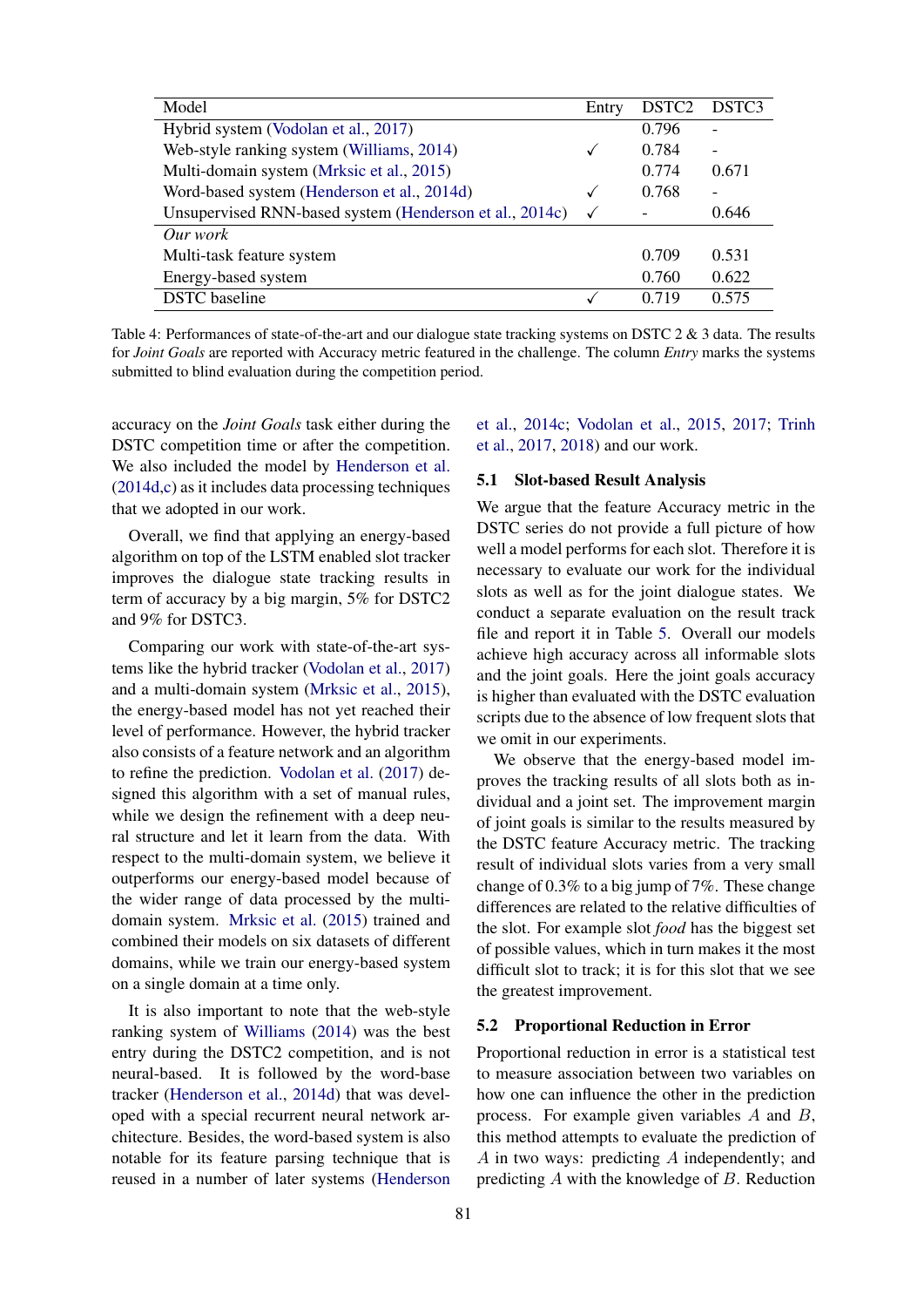<span id="page-7-0"></span>

| Dataset Model |                                                    | Slot. |            |  |      | Joint goals |
|---------------|----------------------------------------------------|-------|------------|--|------|-------------|
|               |                                                    | food  | price area |  | type |             |
|               | DSTC2 Feature system 0.825 0.929 0.919 -           |       |            |  |      | 0.717       |
|               | Energy-based 0.872 0.938 0.923 -                   |       |            |  |      | 0.768       |
|               | DSTC3 Feature system 0.730 0.844 0.781 0.937 0.587 |       |            |  |      |             |
|               | Energy-based 0.802 0.860 0.817 0.940               |       |            |  |      | 0.666       |

Table 5: Performances of our energy-based dialogue state tracking system. The results are reported per slot and for Joint slots of those present in the task.

in error can be formulated mathematically.

$$
\lambda = \frac{E_A - E_{A|B}}{E_A} \tag{9}
$$

where  $E_A$  is the number of errors in predicting A, and  $E_{A|B}$  is the number of errors in predicting A while taking into account B. All errors are assumed to be absolute numbers.

From this formula we can see that  $\lambda$  has the value in the range [0, 1] because  $E_{A|B} \leq E_A$  in all cases. If  $\lambda = 0$ , A and B are completely independent, thus knowing  $B$  does not help predicting A better. On the other hand, when  $\lambda = 1$ , the relationship between  $A$  and  $B$  is absolute, i.e., that the knowledge of  $B$  gives us the perfect prediction of A.

To apply this statistical method in our model performance evaluation, we treat the prediction of the multi-task feature system as the independent prediction of variable A, since the output is produced without the variable dependencies. On the other hand, we think that the energy-based model gives prediction similar to prediction of variable  $A|B$ , where  $B$  acts as variable associations. We calculate the reduction in error by counting the absolute number of errors for each slot and the joint slot set of both our systems. The test result is reported in Table [6.](#page-7-1)

<span id="page-7-1"></span>

| Dataset                        |  | Joint                |  |      |
|--------------------------------|--|----------------------|--|------|
|                                |  | food price area type |  |      |
| DSTC2 0.27 0.13 0.04 -         |  |                      |  | 0.18 |
| DSTC3 0.27 0.10 0.16 0.05 0.19 |  |                      |  |      |

Table 6: Proportional reduction in error of the energybased system for each slot and the joint goals.

The analysis shows that for more challenging slots such as *food*, the energy-based model reduces the error rate significantly. In both DSTC  $2 \&$ 3 a quarter of errors for *food* are corrected, subsequently the errors in joint goals are reduced by nearly 20%.

## 6 Conclusion

In this paper our contributions were two-fold. We demonstrated, through a number of statistical tests performed on dialogue data and an empirical analysis on variable associations presented in dialogue domains, that dependencies between variables exist and taking them into account improves system performance. We also demonstrated how variable dependencies can be addressed in dialogue state tracking through a structured prediction methodology, and verified our model with respect to the second and third DSTC datasets. While our results do not directly improve on the state of the art, we showed a significant improvement over a non-trivial baseline. We therefore argue that the methodology is promising, and if applied to what is already a state-of-the-art methodology, may help to improve existing systems beyond the state-of-the-art.

There are a number of elements of this work that we are looking to improve. At a fine level we are looking at refinements of the energy-based deep learning architecture and are considering in particular variations on our selected oracle and objective functions that would be better aligned with the multi-categorical nature of our target variables. Meanwhile, at a higher level we want to generalise and further substantiate our investigation by applying the energy-based tracking methodology to tracking architectures that already show state-ofthe-art or very near state-of-the-art performance. Finally, we note that a key benefit of this structured methodology is that it allows a more holistic tracking process for the user to be considered where tracking aspects of personality and preference can be neatly integrated alongside the tracking of finegrained dialogue state. Our longer term goal is thus to apply the structured learning approach in the context of user intent and preference tracking.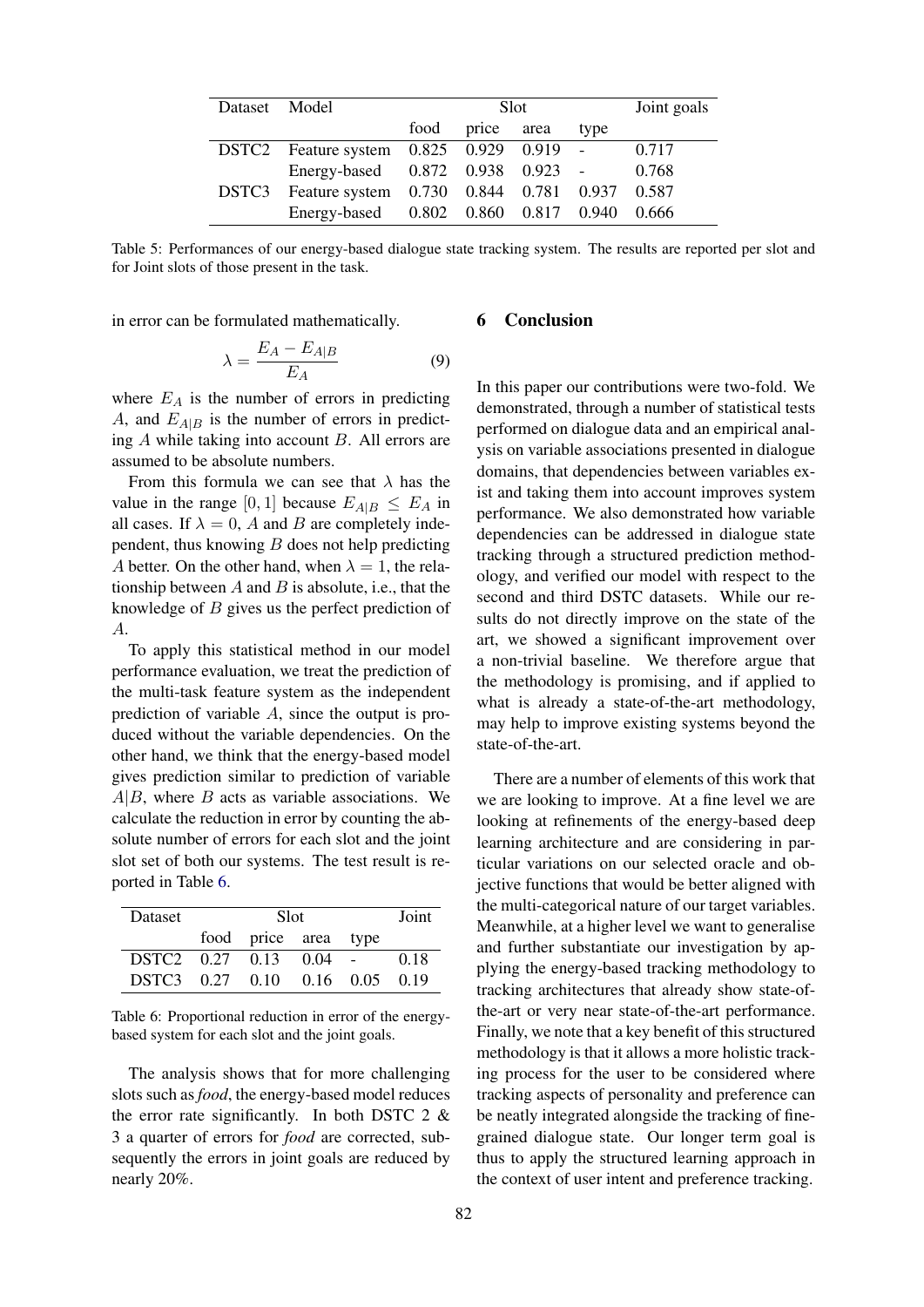## Acknowledgments

This research was supported by the ADAPT Centre for Digital Content Technology which is funded under the SFI Research Centres Programme (Grant 13/RC/2106) and is co-funded under the European Regional Development Fund.

## **References**

- <span id="page-8-19"></span>David Belanger and Andrew McCallum. 2016. [Struc](http://arxiv.org/abs/1511.06350)[tured Prediction Energy Networks.](http://arxiv.org/abs/1511.06350) In *Proceedings of the 33rd International Conference on Machine Learning*, volume 48.
- <span id="page-8-2"></span>David DeVault. 2008. *Contribution tracking: Participating in task-oriented dialogue under uncertainty*. Phd dissertation, State University of New Jersey.
- <span id="page-8-3"></span>Layla El Asri, Hannes Schulz, Shikhar Sharma, Jeremie Zumer, Justin Harris, Emery Fine, Rahul Mehrotra, and Kaheer Suleman. 2017. [Frames: A](http://arxiv.org/abs/1704.00057) [Corpus for Adding Memory to Goal-Oriented Di](http://arxiv.org/abs/1704.00057)[alogue Systems.](http://arxiv.org/abs/1704.00057) In *Proceedings of the SIGDIAL 2017 Conference*, pages 207–219.
- <span id="page-8-0"></span>James R. Glass. 1999. [Challenges For Spoken Dia](http://www.cs.cmu.edu/{~}dod/papers/glass99.pdf)[logue Systems.](http://www.cs.cmu.edu/{~}dod/papers/glass99.pdf) Technical report, Massachusetts Institute of Technology.
- <span id="page-8-17"></span>Michael Gygli, Mohammad Norouzi, and Anelia Angelova. 2017. [Deep Value Networks Learn to Eval](http://arxiv.org/abs/1703.04363)[uate and Iteratively Refine Structured Outputs.](http://arxiv.org/abs/1703.04363) In *Proceedings of the 34th International Conference on Machine Learning*.
- <span id="page-8-9"></span>Matthew Henderson, Blaise Thomson, and Jason D. Williams. 2014a. The Second Dialog State Tracking Challenge. In *Proceedings of the SIGDIAL 2014 Conference*, pages 263–272.
- <span id="page-8-10"></span>Matthew Henderson, Blaise Thomson, and Jason D. Williams. 2014b. The Third Dialog State Tracking Challenge. In *Proceedings of 2014 IEEE Workshop on Spoken Language Technology*, pages 324–329.
- <span id="page-8-12"></span>Matthew Henderson, Blaise Thomson, and Steve Young. 2014c. Robust dialog state tracking using delexicalised recurrent neural networks and unsupervised adaptation. In *Proceedings of 2014 IEEE Workshop on Spoken Language Technology*, pages 360–365.
- <span id="page-8-13"></span>Matthew Henderson, Blaise Thomson, and Steve Young. 2014d. Word-Based Dialog State Tracking with Recurrent Neural Networks. In *Proceedings of the SIGDIAL 2014 Conference*, pages 292–299.
- <span id="page-8-18"></span>Sepp Hochreiter and Jurgen Schmidhuber. 1997. [Long Short-Term Memory.](https://doi.org/10.1162/neco.1997.9.8.1735) *Neural Computation*, 9(8):1735–1780.
- <span id="page-8-14"></span>Takaaki Hori, Hai Wang, Chiori Hori, Shinji Watanabe, Bret Harsham, Jonathan Le Roux, John R. Hershey, Yusuke Koji, Yi Jing, Zhaocheng Zhu, and Takeyuki Aikawa. 2016. Dialog State Tracking With Attention-Based Sequence-To-Sequence Learning. In *Proceedings of 2016 IEEE Workshop on Spoken Language Technology*, pages 552–558.
- <span id="page-8-15"></span>Youngsoo Jang, Jiyeon Ham, Byung-Jun Lee, Youngjae Chang, and Kee-eung Kim. 2016. [Neural Dia](https://doi.org/10.1109/SLT.2016.7846314)[log State Tracker for Large Ontologies by Attention](https://doi.org/10.1109/SLT.2016.7846314) [Mechanism.](https://doi.org/10.1109/SLT.2016.7846314) In *Proceedings of 2016 IEEE Workshop on Spoken Language Technology*, pages 531– 537.
- <span id="page-8-8"></span>Frédéric Landragin. 2013. [Man-Machine Dialogue:](https://doi.org/10.1002/9781118578681) *[Design and Challenges](https://doi.org/10.1002/9781118578681)*. ISTE Ltd and John Wiley & Sons, Inc.
- <span id="page-8-16"></span>Yann LeCun, Sumit Chopra, Raia Hadsell, Marc' Aurelio Ranzato, and Fu Jie Huang. 2006. A Tutorial on Energy-Based Learning. *Predicting Structured Data*.
- <span id="page-8-7"></span>Bing Liu, Gokhan Tur, Dilek Hakkani-Tur, Pararth Shah, and Larry Heck. 2018. [Dialogue Learning](http://arxiv.org/abs/1804.06512) [with Human Teaching and Feedback in End-to-End](http://arxiv.org/abs/1804.06512) [Trainable Task-Oriented Dialogue Systems.](http://arxiv.org/abs/1804.06512) In *Proceedings of the 2018 Conference of the North American Chapter of the Association for Computational Linguistics: Human Language Technologies*, pages 2060–2069.
- <span id="page-8-11"></span>Nikola Mrksic, Diarmuid O'Seaghdha, Blaise Thomson, Milica Gasic, Pei-Hao Su, David Vandyke, Tsung-Hsien Wen, and Steve Young. 2015. [Multi](http://arxiv.org/abs/1506.07190)[domain Dialog State Tracking using Recurrent Neu](http://arxiv.org/abs/1506.07190)[ral Networks.](http://arxiv.org/abs/1506.07190) In *Proceedings of the 53rd Annual Meeting of the Association for Computational Linguistics*, pages 794–799.
- <span id="page-8-5"></span>Nikola Mrksic, Diarmuid O'Seaghdha, Tsung-Hsien Wen, Blaise Thomson, and Steve Young. 2017. [Neural Belief Tracker: Data-Driven Dialogue State](https://doi.org/10.18653/v1/P17-1163) [Tracking.](https://doi.org/10.18653/v1/P17-1163) In *Proceedings of the 55th Annual Meeting of the Association for Computational Linguistics*.
- <span id="page-8-1"></span>Tim Paek and Eric J. Horvitz. 2000. [Conversation as](http://portal.acm.org/citation.cfm?id=719764) [Action Under Uncertainty.](http://portal.acm.org/citation.cfm?id=719764) In *Proceedings of the 16th Conference on Uncertainty in Artificial Intelligence*, pages 455–464.
- <span id="page-8-4"></span>Julien Perez and Fei Liu. 2017. [Dialog state tracking, a](http://arxiv.org/abs/1606.04052) [machine reading approach using Memory Network.](http://arxiv.org/abs/1606.04052) In *Proceedings of the 15th Conference of the European Chapter of the Association for Computational Linguistics*, volume 1, pages 305–314.
- <span id="page-8-6"></span>Abhinav Rastogi, Dilek Hakkani-Tur, and Larry Heck. 2017. Scalable Multi-Domain Dialogue State Tracking. In *Proceedings of 2017 IEEE Automatic Speech Recognition and Understanding Workshop, ASRU*, pages 561–568.